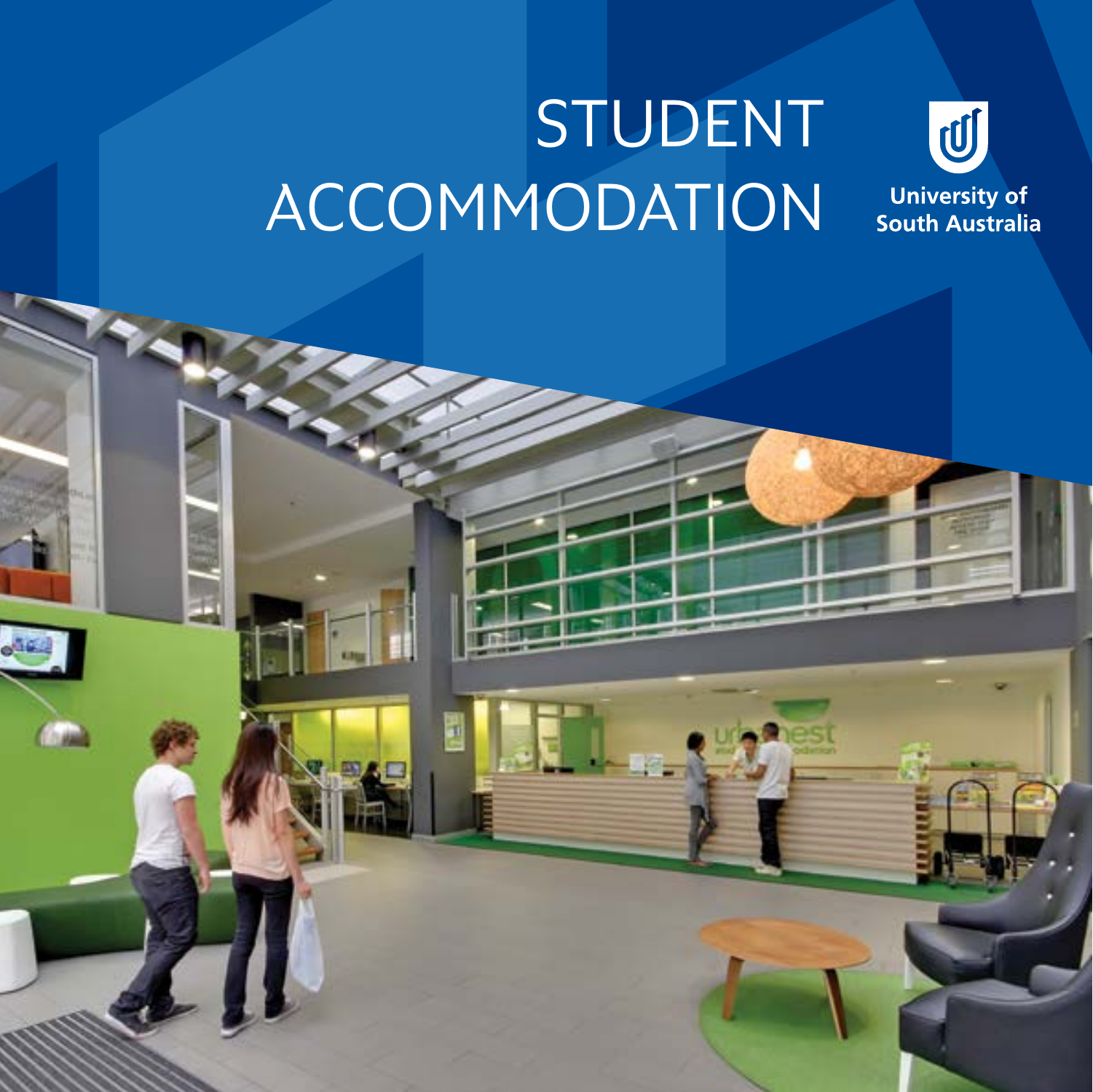# UniSA STUDENT ACCOMMODATION by urba**nest**

### *Prices start from A\$199 per week*

The new UniSA Student Accommodation by urbanest located on Bank Street, offers intelligently designed, modern studios and apartments. It is introducing a new standard of student living that combines style with practicality.

Based in the heart of the Adelaide CBD, the accommodation is situated directly across from the central railway and tram stations, and bus links to a number of suburbs. It's only a five minute walk to Rundle Mall – Adelaide's premier shopping district – and within easy reach of our two city campuses. There is also easy access to public transport for our Magill and Mawson Lakes campuses. You can choose to live in a fully-furnished shared apartment with your own bathroom, or your own studio.

> *Excellent amenities* including wireless internet and reverse-cycle air conditioning in all rooms, along with shared kitchen and lounge room areas.

> > **FRANKLIN ST**

**GROTE ST**

**MORPHETTE** 

**WAKEFIELD ST**

**GOUGER ST**

**ANGAS ST**

**BYRON PL**

**WEST TCE**





**CENTRAL BUS STATION**

*Access to social spaces* including study rooms, iMac stations, TV and games room, social hub, fully-equipped gym and a shared balcony with BBQs.

*All-inclusive rent packages* with electricity, water, 100GB of internet per month, and more.

*Safe and secure environment* with a 24/7 onsite team with swipe card access.

*All urbanest accommodation options include:* 

| $\widehat{\mathbf{z}}$     |                       |                    |                                                  |                                         |
|----------------------------|-----------------------|--------------------|--------------------------------------------------|-----------------------------------------|
| WiFi<br>100GB<br>per month | Inspected<br>by UniSA | Fully<br>furnished | Utilities<br>included<br>electricity, water, gas | Book online<br>through UniSA<br>website |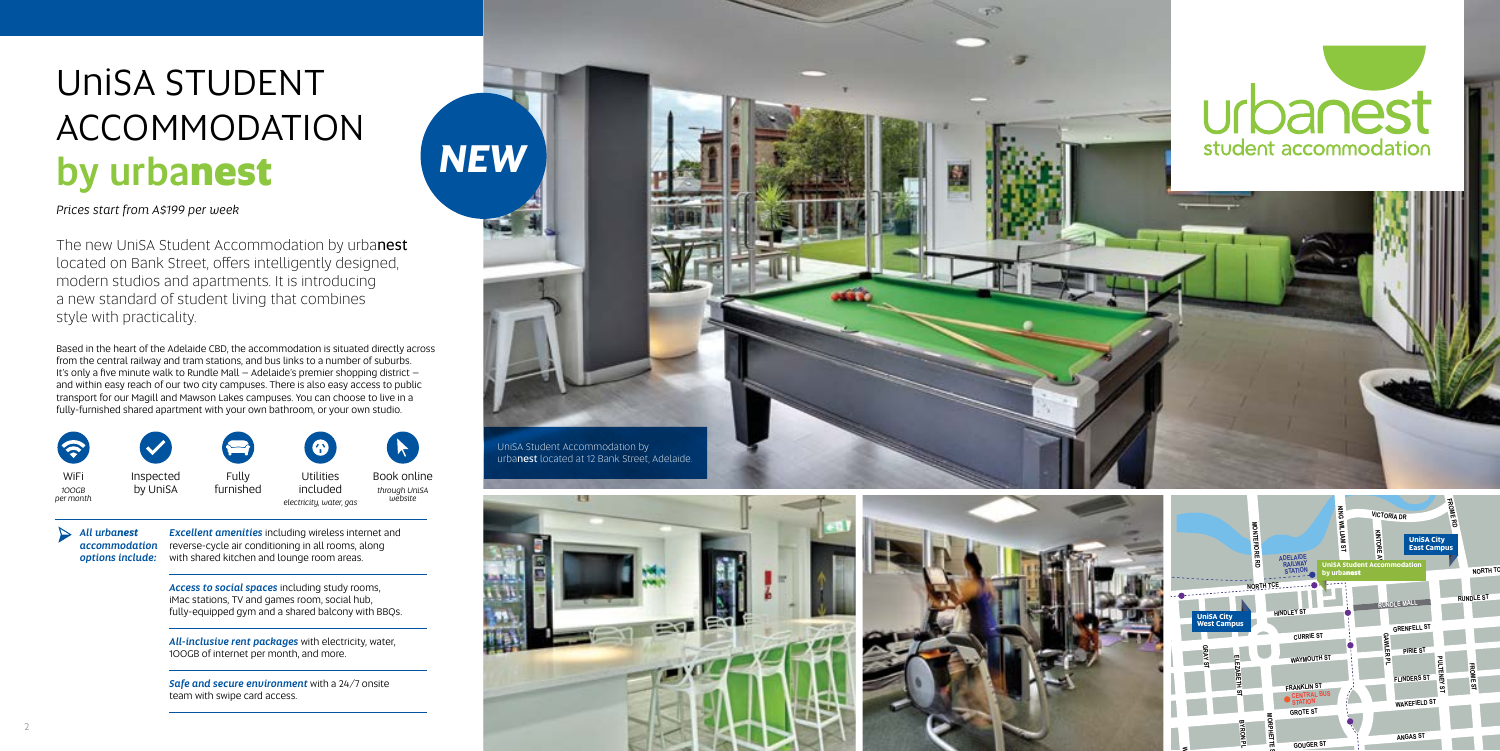### *The extras Hassle free arrival*

A UniSA representative will meet you at the airport, bus terminal or train station and take you directly to your accommodation.

You will then be welcomed by a free on arrival reception service.

#### *Peer support*

The UniSA Peer Assisted Learning Support program (Study Help PALS) provides all UniSA students residing at urbanest access to individual support services. Students can get advice about assignment planning, help with developing their academic writing and other study skills, and tips on improving study habits.

UniSA Student Accommodation by urbanest and the Adelaide. "<br>
overlooking North Terrace in the Adelaide CBD.<br>
The Contract of the Adelaide. The Contract of the Adelaide. The Contract of the Adelaide. The Contract of the Ade overlooking North Terrace in the Adelaide CBD.

#### *Health and fitness*

Keep fit through free and unlimited access to an onsite gym. There are also fully-equipped fitness centres located at the four UniSA metropolitan campuses along with pool facilities at both the Magill and City West campuses.



## THE LIFESTYLE

It is important that you feel part of a community and that you get the most out of your experience living at urbanest. The uLife program is designed to encourage active participation and engagement within the property. You can look forward to a fun-packed monthly calendar that offers activities from movie nights to BBQs and trivia competitions.

## THE SPACES

Everything has been considered so that you have the opportunity to thrive in a safe and vibrant community. In this home away from home there are dedicated study areas along with social spaces for when you need downtime.

> For more information and to register your interest, visit *unisa.edu.au/accommodation*



*Scott Chow UniSA student*

## YOUR LIVING EXPERIENCE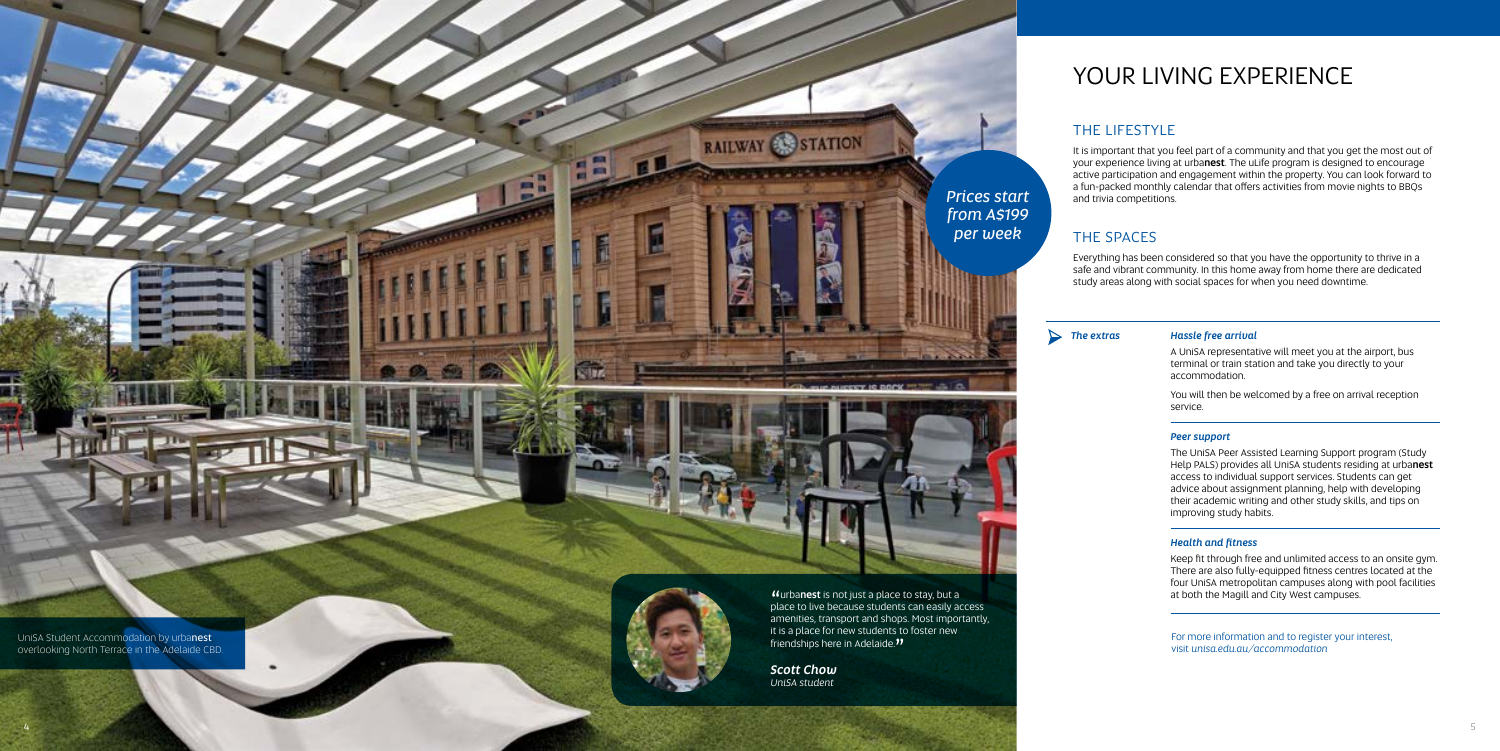## RESIDENTIAL COLLEGES

#### *Rent approximately \$330–\$510 per week Independent living rating: Low*

Residential colleges are a great option for students, particularly those moving out of home for the first time, because the facilities generally include meals and a fully-furnished single bedroom complete with a bed, desk, chair, telephone and wardrobe.

Colleges provide access to the internet, library, sporting and laundry facilities. Some even offer access to tutors. All of the colleges are located in North Adelaide, a 10 minute walk from the city. They book up quickly, so we recommend applying up to six months in advance.

## STUDENT **HOSTELS**

## HOMESTAY

#### *Rent approximately \$250–\$310 per week Independent living rating: Low*

Students can live in a home with a family, couple or single person, which includes your own furnished room and meals, and utilities (gas, water and electricity). If you are new to Adelaide, this can be a very good way to familiarise yourself with your new environment. For international students, it's a further opportunity to practise your English. Stays can be as short as four weeks.

*Rent approximately \$140–\$200 per week Independent living rating: Medium*

Student hostels are great places to meet people and create a friendship network. Hostels provide an independent living environment with fully-furnished single rooms and access to shared facilities such as kitchen, bathroom and recreational areas.

> Most are located in suburbs, rather than the Adelaide CBD.

# PRIVATE RENTAL/SHARING

### *Rent approximately \$120–\$350 per week Independent living rating: High*

Renting privately can be a very affordable housing option if you are prepared to shop around and consider sharing with others. Although share-housing can be very rewarding, sharing your house with others can also be challenging, especially if you don't get the basics right. Our handy Housing FAQs will help point you in the right direction. You can search for vacancies on the UniSA Rental Database, through real estate agencies and in newspaper classifieds.



*Rent approximately \$150–\$460 per week Independent living rating: High*

Adelaide has a wide range of student apartments on offer in the city centre and very close to the Magill and Mawson Lakes campuses. You can choose between studio and one-bedroom fully furnished apartments or share apartments, which offer a private bedroom with shared kitchen, living area and bathroom. Students negotiate sharing of household chores and expenses with fellow tenants. Some utilities may be included.





Meals included



included *electricity, water, gas*

Meals included *apply early*





Book online *through UniSA website* Utilities usually included *electricity, water, gas*

## NON-PROFIT HOUSING

#### *Independent living rating: High*

Eligible students may apply for subsidised housing through Housing SA and several community housing organisations. Please contact us directly for assistance.







Very popular *apply early*



Book online *through UniSA website*

Fully furnished



*website*



Utilities usually included *electricity, water, gas*

B



# EXPLORE MORE OPTIONS...

## REGIONAL ACCOMMODATION



by UniSA

*Whyalla:* Our Whyalla Campus offers on-site accommodation at the Student Residential Village. Students have their own bedroom and share a bathroom with one other student. A fully-furnished kitchen and common living area means that you can interact and study with other students. Lecture and tutorial rooms are only a short walk away and the complex is monitored by on-going security. A BBQ and volleyball court help create a fun and balanced lifestyle.

Applications are accepted for short and longer term stays at a very affordable cost. Find out more at *unisa.edu.au/studentvillage*

*Mount Gambier:* There are various accommodation options for students in Mount Gambier including short-term stays and private rentals. We recommend using local resources to secure accommodation in the area.

For more information contact our enquiries team in Mount Gambier on +61 8 8721 8900*.*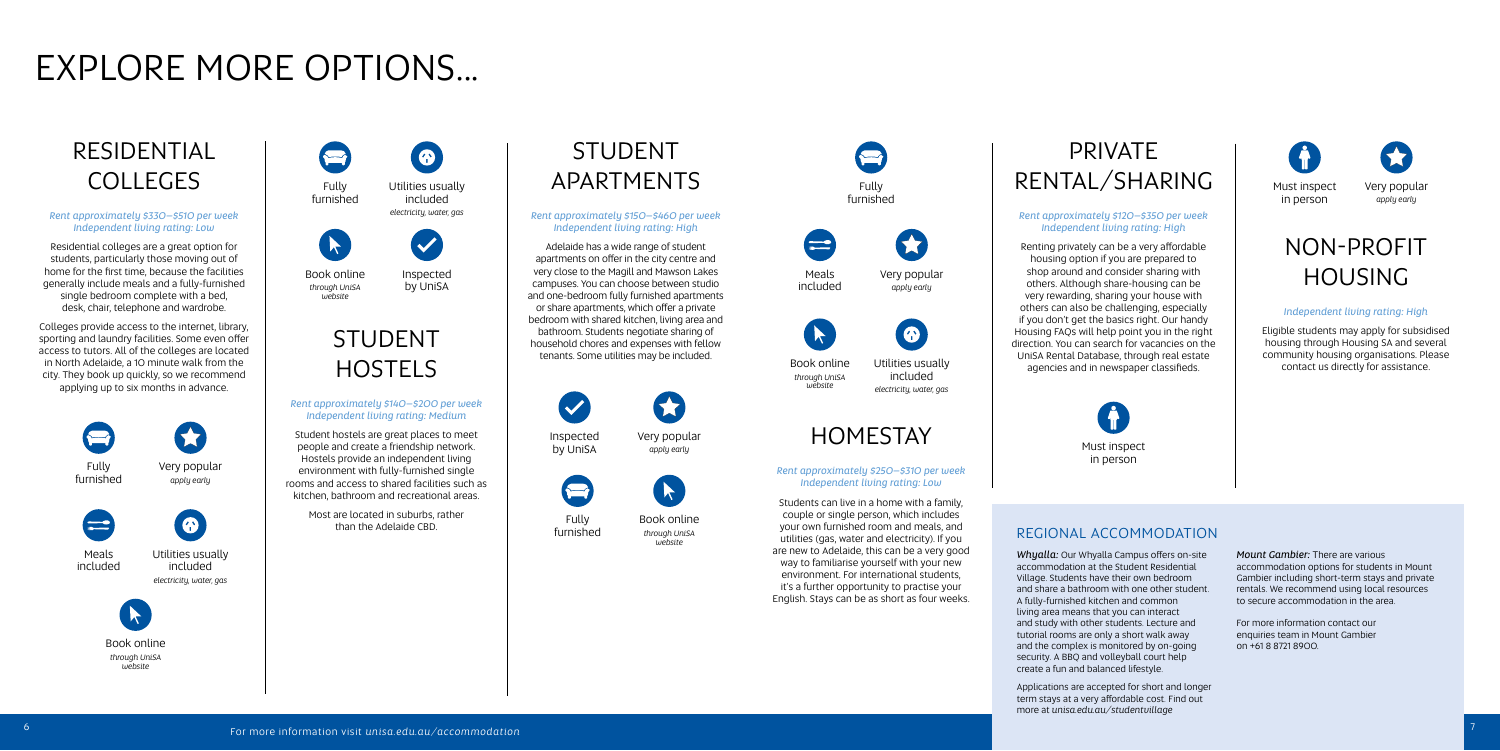

#### **North Adelaide and City Centre Locations**

**1** Aquinas College

*aquinas.edu.au* +61 8 8334 5000 admin@aquinas.edu.au

<sup>2</sup> **Atira Student Living** *atira.com* +61 8 7071 0885 hello@atira.com

<sup>3</sup> **Australian Lutheran College** *alc.edu.au/residential* +61 8 7120 8200 alc@alc.edu.au

<sup>4</sup> **Bent Street Apartments** *unilodge.com.au/accommodation* +61 8 8385 9007 studentliving@unilodge.com.au

<sup>5</sup> **East West Apartments** *unilodge.com.au/accommodation* +61 8 8385 9007 studentliving@unilodge.com.au

6 7 8 <sup>9</sup><sup>10</sup><sup>11</sup><sup>12</sup>

**E-dge Townhouses** *unilodge.com.au/accommodation* +61 8 8385 9007 studentliving@unilodge.com.au

<sup>13</sup> **Globe Apartments** *unityhousing.org.au* +61 8 8100 0400 globeapartments@unity housing.org.au

<sup>14</sup> **Kathleen Lumley College** *kathleenlumleycollege.com.au* +61 8 8267 3270 klc@adelaide.edu.au

<sup>15</sup> **Lincoln College** *lincoln.edu.au* +61 8 8290 6000 admin@lincoln.edu.au

<sup>16</sup> **St Ann's College** *stannscollege.edu.au* +61 8 8267 1478 info@stannscollege.edu.au

<sup>17</sup> **St Mark's College** *stmarkscollege.com.au* +61 8 8334 5600 stmarks@stmarkscollege.com.au +61 8 8212 0666

studentservices@auspm.com

#### **Adelaide Metropolitan Locations**

<sup>18</sup> **Tobin House** *unilodge.com.au/accommodation* +61 8 8385 9007 studentliving@unilodge.com.au <sup>19</sup> **Tower Apartments** *unilodge.com.au/accommodation* <sup>28</sup> **Hartley Apartments** +61 8 8385 9007 studentliving@unilodge.com.au <sup>20</sup> **Unihouse** *auspm.com/studentaccommodation/* +61 8 8212 0666 studentservices@auspm.com <sup>21</sup> **UniLodge@Metro** *unilodge.com.au/ accommodation* +61 8 8385 9000 metroadelaide@unilodge.com.au <sup>22</sup> **Unilodge on Waymouth** *unilodge.com.au/ accommodation* +61 8 8211 9999 onwaymouth@unilodge.com.au <sup>23</sup> **UniSA Student Accommodation by urbanest** *urbanest.com.au* +61 2 8091 9959 1800 260 801 enquiries@urbanest.com.au <sup>24</sup> **UV Apartments** *auspm.com/studentaccommodation* <sup>27</sup> **Gosse International Residence** *studentresidence.com.au student-accommodation/* +61 8 8357 9386 info@studentresidence.com.au *unilodge.com.au/ accommodation* +61 8 8385 9007 studentliving@unilodge.com.au <sup>29</sup> **Highgate Lodge** *aiv.com.au/highgate* +61 8 8331 0866 aiv@aiv.com.au <sup>30</sup> **Magill Apartments** *unilodge.com.au/ accommodation* +61 8 8385 9007 studentliving@unilodge.com.au <sup>31</sup> **Semaphore House** *semaphorehouse.com.au* +61 8 8449 3195 semaphorehouse@gmail.com **23** Torrens Valley International **Residence** *tvir.biz* +61 8 8161 2724 tvir@tvir.biz <sup>33</sup><sup>34</sup><sup>35</sup> **Unishare** *unishare.com.au* +61 4 0649 9963

#### <sup>25</sup> **Bradford Lodge** *aiv.com.au/bradford* +61 8 8331 0866 aiv@aiv.com.au

<sup>26</sup> **Elm Tree Lodge** *elmtreelodge.com.au* +61 8 8372 2500 admin@elmtreelodge.com.au **Student Apartment Student Hostel** 

landlord@unishare.com.au

<sup>36</sup> **UV Mawson Lakes** *auspm.com/studentaccommodation* +61 8 8212 0666

studentservices@auspm.com

**Residential College**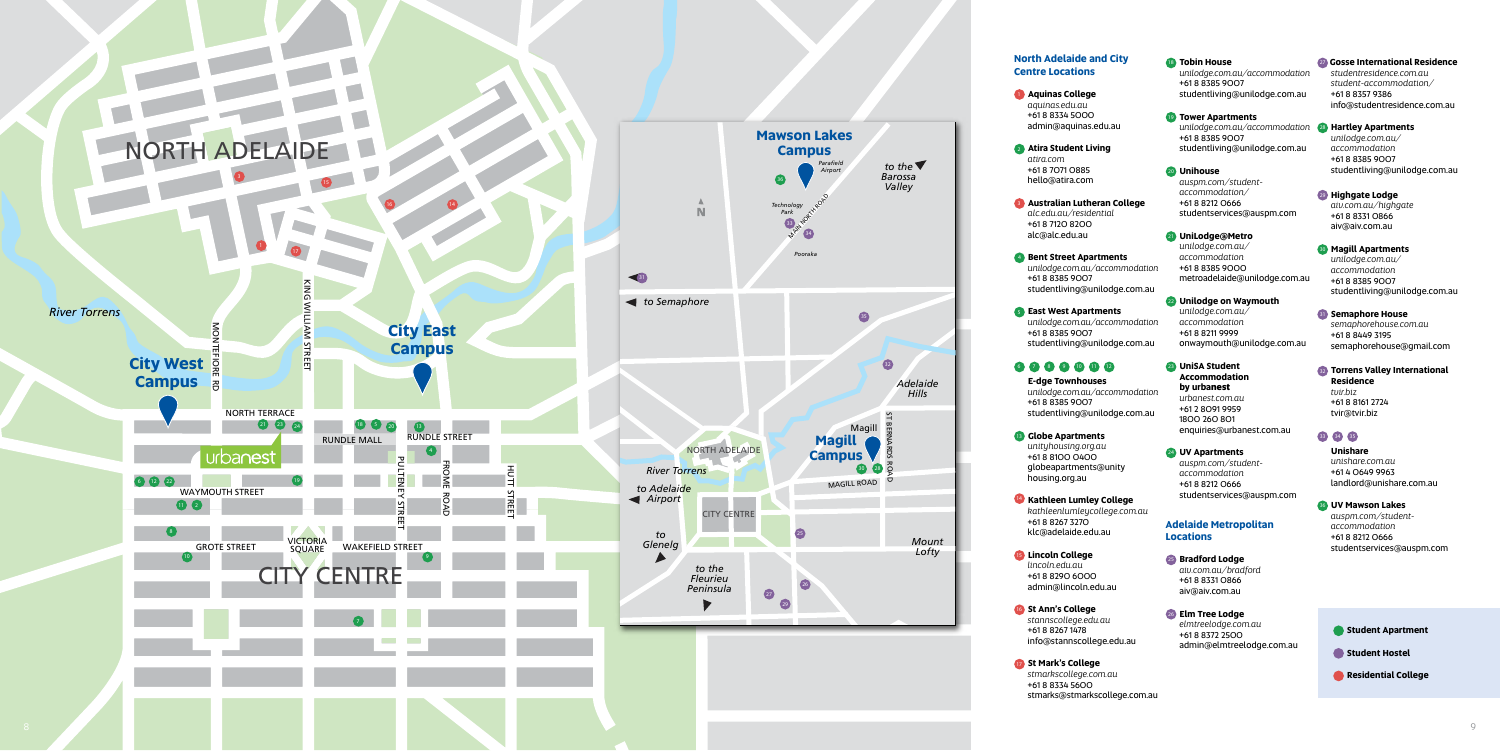# COST OF LIVING

Adelaide has one of the highest standards of living of any city in the world, yet is one of the least expensive. This means you will have more to spend on food, supplies, travel and entertainment.

It's good to get a general understanding of the average costs involved with living away from home. Here is a table of average living costs in Adelaide and prices of regularly purchased items.

## UniSA RENTAL DATABASE

A free information exchange designed to make it easier for students to find housing. You can either advertise or search for accommodation including private rentals and share-house options.

rental.unisa.edu.au

## UniSA ACCOMMODATION SERVICES

For more information about all of your student accommodation options visit the Accommodation Services website. You will also find handy Housing FAQs providing useful tips about renting in South Australia.

This publication includes information from third parties, including budgetdirect.com.au (collectively the 'Third Party Materials'). The University of South Australia does not make any representations or warranties that the Third Party Materials are complete or accurate, endorsed or sponsored by us, or reflect our views or opinions. The University disclaims all and any liability and responsibility to any person in respect of the consequences of anything done or omitted to be done by such person in reliance, whether wholly or partially, upon any information in this publication.

unisa.edu.au/accommodation

### PRIVATE RENTALS

Private rental options can also be searched for by cost or location through dedicated external websites.

realestatereview.com.au

realestate.com.au

## TEMPORARY ACCOMMODATION

If you have not finalised your long-term accommodation, please ensure that you arrange a temporary option before you arrive in Adelaide.

### INTERNATIONAL STUDENTS

We have a website specifically for international students, which provides additional information about living in Adelaide.

unisa.edu.au/international

## CONTACT US

We are here to help, so if you have any questions contact us on +61 8 8302 0877 or email *accommodation@unisa.edu.au*

# RESOURCES

For more information about public transport, visit *adelaidemetro.com.au*

For more information about rental costs, see pages 6–7.

| Item of purchase                | <b>Expense</b> |
|---------------------------------|----------------|
| Cappuccino                      | A\$4.20        |
| Loaf of bread                   | A\$2.50        |
| 1KG white rice                  | A\$3.19        |
| Meal for two                    | A\$35.00       |
| Movie ticket                    | A\$18.00       |
| Monthly public transport ticket | A\$62.2O       |
| Weekly rent                     | A\$12O-A\$51O  |